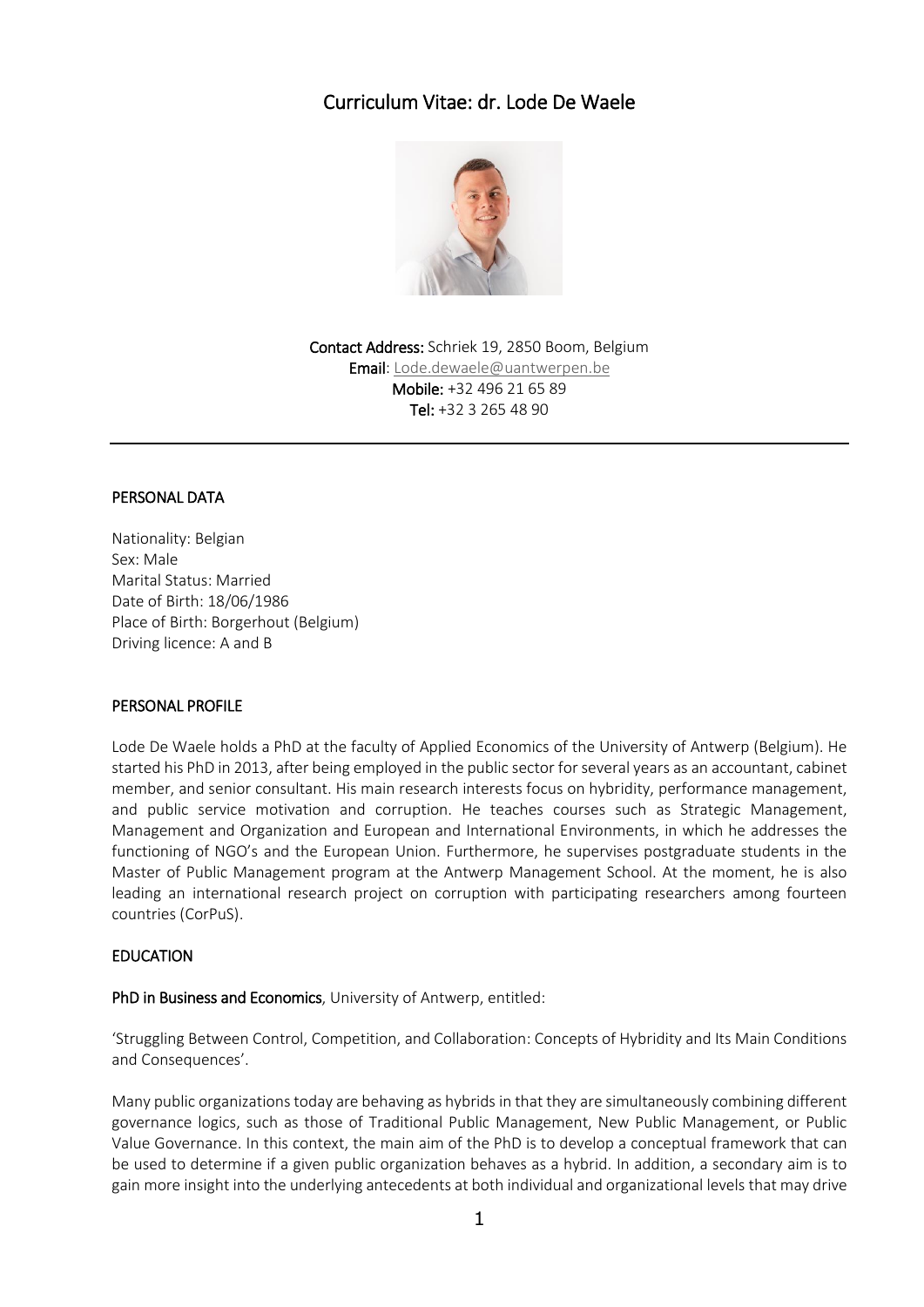public organizations towards hybridity, with the third and final aim being to determine how hybridity may affect organizational performance.

**Master in Applied Economics,** International Management and Diplomacy (2008), magna cum laude, University of Antwerp.

## EMPLOYMENT

| Researcher (30%)                                                                                                        | 2019-present | Erasmus Hogeschool Brussel     |
|-------------------------------------------------------------------------------------------------------------------------|--------------|--------------------------------|
| Lecturer at the Management Department of the<br>faculty of Business and Economics                                       | 2019-present | University of Antwerp          |
| Teaching Assistant and PhD candidate at the<br>Management Department of the faculty of<br><b>Business and Economics</b> | 2013-2019    | University of Antwerp          |
| Senior Consultant in the Public Services team                                                                           | 2013         | Deloitte                       |
| Employee in the Finance Cabinet                                                                                         | 2012         | City of Antwerp                |
| Accountant                                                                                                              | 2011         | Municipality of Wommelgem      |
| Researcher                                                                                                              | 2009         | University of Brussels         |
| Research-intern                                                                                                         | 2008         | United Nations Office (Geneva) |

## PROFESSIONAL MEMBERSHIPS

Member of IRSPM and the Academy of Management

## LANGUAGE SKILLS

Dutch: Mother tongue English: Excellent French: Fair German: Fair Mandarin: Equivalent to HSK2

# IT SKILLS

Qualtrics, SPSS, Smart PLS, NVivo, Endnote

## PROJECT MANAGEMENT SKILLS

Manager of the project 'Public Sector Corruption: A Multi-Country Experimental Study', which connects twenty researchers in fourteen countries with the aim of advancing theoretical insights about, and collecting evidence into, a few of the main underlying mechanisms of corruption and their interactions at micro, meso, and macro levels of behaviour through conducting rigorous experimental research. The second aim, following recent calls by van Witteloostuijn (2016) and Walker, Lee and James (2017) for more experimental work, is to account for contextual effects by replicating the experimental study within different countries, organizations, and populations. In this regard, the study involves a multi-lab design that requires replication and meta-analysis, employing both methods of agreement and difference. The practical objective of the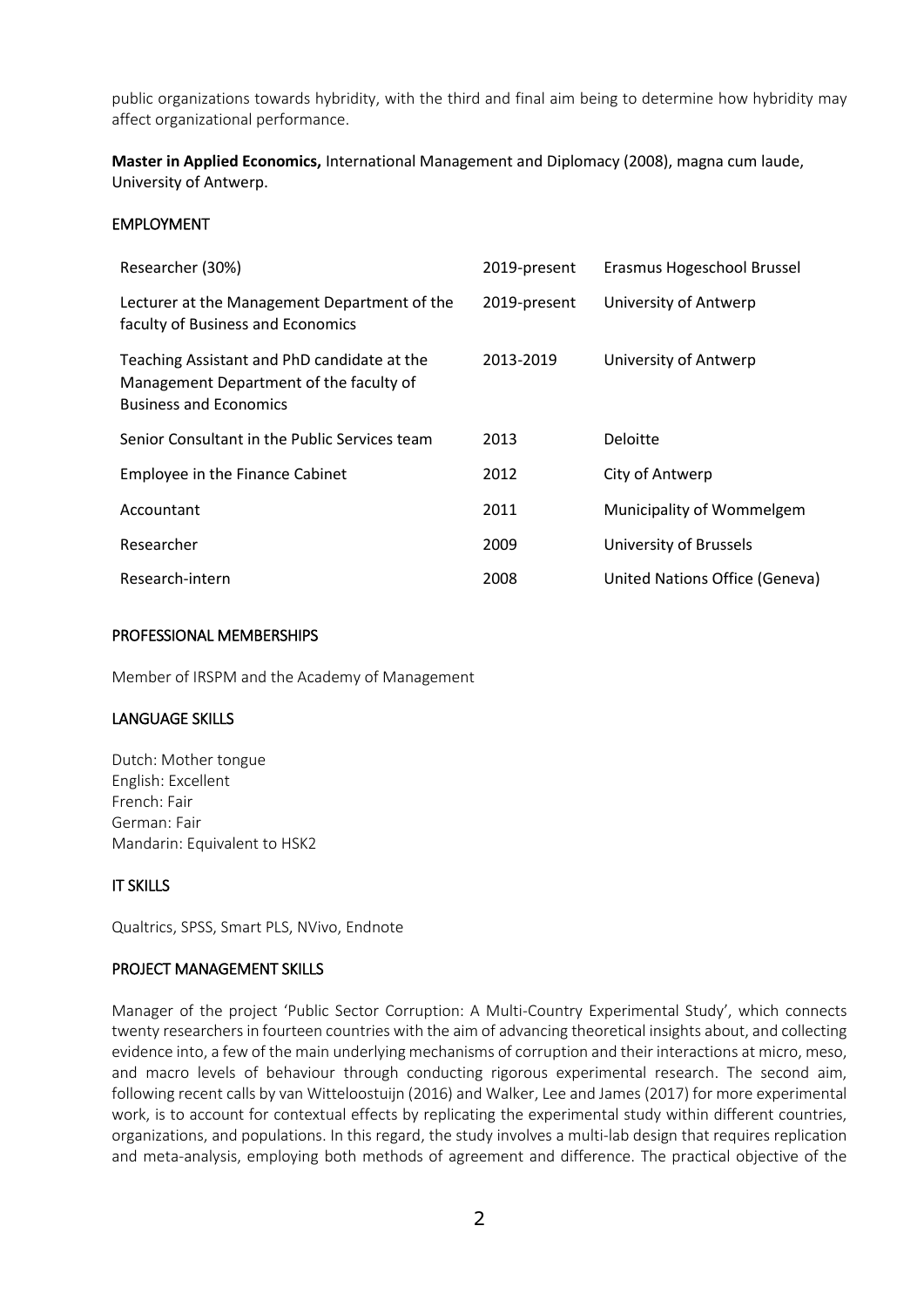project is to provide suggestions for public sector managers on ways to prevent corruption, and this stateof-the-art research will result in a series of papers that will have a large impact on the scientific discourse.

| Name               | Enrolment                    | Institution          | Contact                      |
|--------------------|------------------------------|----------------------|------------------------------|
| Arjen<br>van       | Dean of the School           | VU Amsterdam         | a.van.witteloostuijn@vu.nl   |
| Witteloostuijn     | <b>Business</b><br>οf<br>and |                      |                              |
|                    | Economics                    |                      |                              |
| Fabio Monteduro    | Associate Professor          | Universita di Roma   | fabio.monteduro@uniroma2.it  |
|                    |                              | Tor Vergata          |                              |
| Jeannette Taylor   | Associate Professor          | University of        | jeannette.taylor@uwa.edu.au  |
|                    |                              | Western Australia    |                              |
| Janine O'Flynn     | Professor                    | University of        | janine.oflynn@unimelb.edu.au |
|                    |                              | Melbourne            |                              |
| Tobias Polzer      | Senior Lecturer              | University of Sussex | t.polzer@sussex.ac.uk        |
|                    |                              |                      |                              |
| <b>Adrian Ritz</b> | Professor                    | University of Bern   | adrian.ritz@kpm.unibe.ch     |
| Richard Walker     | Professor                    | City U Hong Kong     | rmwalker@cityu.edu.hk        |
| Sangmook Kim       | Professor                    | National<br>Seoul    | smook@seoultech.ac.kr        |
|                    |                              | of<br>University     |                              |
|                    |                              | Technology           |                              |

# REFEREES (Reference letters available upon request)

## Academic CV Additions

# RESEARCH

## Published

## Defining Hybridity and Hybrid Contingencies in Public Organizations: An Alternative Conceptual Model.

Published as a peer-reviewed book chapter in *Contingency, Behavioural and Evolutionary Perspectives on Public and Non-Profit Governance Studies in Public and Non-Profit Governance*, 2015, Volume 4, 113-154, Emerald. Lode De Waele, Liselore Berghman and Paul Matthyssens. Research design: Conceptual study. Applied methods: Systematic literature review. Enrolment: Lead author, in addition to planning and managing the research project and recording, analysing, and interpreting the data.

#### Hybriditeit in Publieke Organisaties: Wat en Waarom?

Published as a peer-reviewed journal article in *Vlaams Tijdschrift voor Overheidsmanagement*, 2017, 22(2): 57-74. Lode De Waele and Liselore Berghman.

Over de Bureaucratische Paradox en de Effecten van Public Service Motivation op Corruptie.

Published as a peer-reviewed journal article in *Vlaams Tijdschrift voor Overheidsmanagement*, 2019, 24(2): 43-56. Lode De Waele and Kristina S. Weißmüller.

#### Under review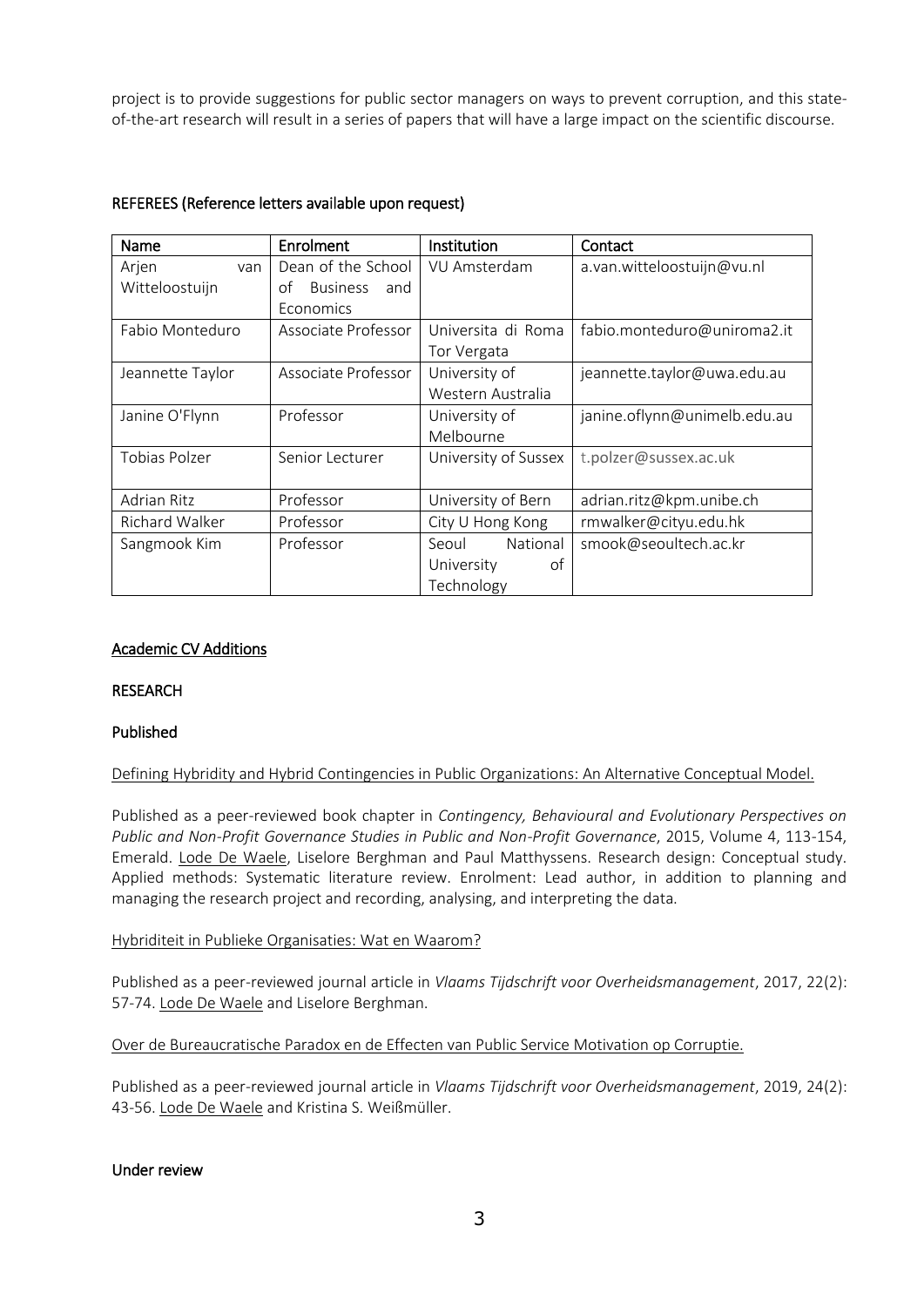Would You Bribe Your Lecturer? An International Replication Study on Burnout and Corruption in Higher Education.

Submitted to *Research in Higher Education*. Kristina S. Weißmüller and Lode De Waele. Research design: Quasi-experiment. Applied methods: Regression analysis. Enrolment: Co-author.

# Public Service Motivation and Pro-social Rule-Breaking: An International Vignettes Study in Belgium, Germany and the Netherlands.

Submitted to *Journal of Management (rejected in the fourth revision round in Journal of Public Administration Research and Theory)*. Kristina S. Weißmüller, Lode De Waele and Arjen van Witteloostuijn. Research design: Quasi-experiment. Applied methods: Regression analysis. Presented at Euram and the Academy of Management 2018. Enrolment: Co-lead author, in addition to planning and managing the research project, recording, and interpreting the data.

# In progress

# Unravelling the Prejudiced Performance Puzzle in Public Administration: Towards a Balanced Performance Instrument.

Expected time of submission: July 2019. To: *Public Performance and Management Review*, Lode De Waele, Liselore Berghman and Arjen van Witteloostuijn. Research design: Conceptual study. Applied methods: Systematic literature review. Presented at IRSPM 2017. Enrolment: Lead author, in addition to planning and managing the research project and recording, analysing, and interpreting the data.

## Institutional Logics, Hybridity and Configurations: An Organization Design Perspective on Business Schools.

Expected time of submission: July 2019. To: *Journal of Management Education*. Sascha Albers, Markus Raueseir, Volker Rundshagen, Johanna Vanderstraeten and Lode De Waele. Research design: Conceptual study. Applied methods: Systematic literature review. Presented at the Academy of Management, 2018. Enrolment: Co-author.

## How Institutional Change Induces Hybridity: A Case Study Among Local Governments in Belgium.

Expected time of submission: July 2019. To: *Public Administration Review*. Lode De Waele, Brian Tjemkes and Arjen van Witteloostuijn. Research design: Qualitative. Applied methods: Multi case study-research. Presented at IRSPM 2019. Enrolment: Lead author, in addition to planning and managing the research project and recording, analysing, and interpreting the data.

## How Public Value Governance Enables Innovation: The Case of a Public Hospital in Portugal.

Expected time of submission: August 2019. To: *Public Management Review*. Sara Melo, Lode De Waele and Tobias Polzer. Research design: Qualitative. Applied methods: Single case-study research. Presented at EGOS and PMRC 2018. Enrolment: Co-author.

# Connecting Bribery, Public Service Motivation, and Social Value Orientation: A Multi-Site Experimental Study in Belgium, Germany, and the Netherlands.

Expected time of submission: August 2019. To: *Journal of Business Ethics*. Lode De Waele, Kristina S. Weißmüller and Arjen van Witteloostuijn. Research design: Quasi-experiment. Applied methods: Regression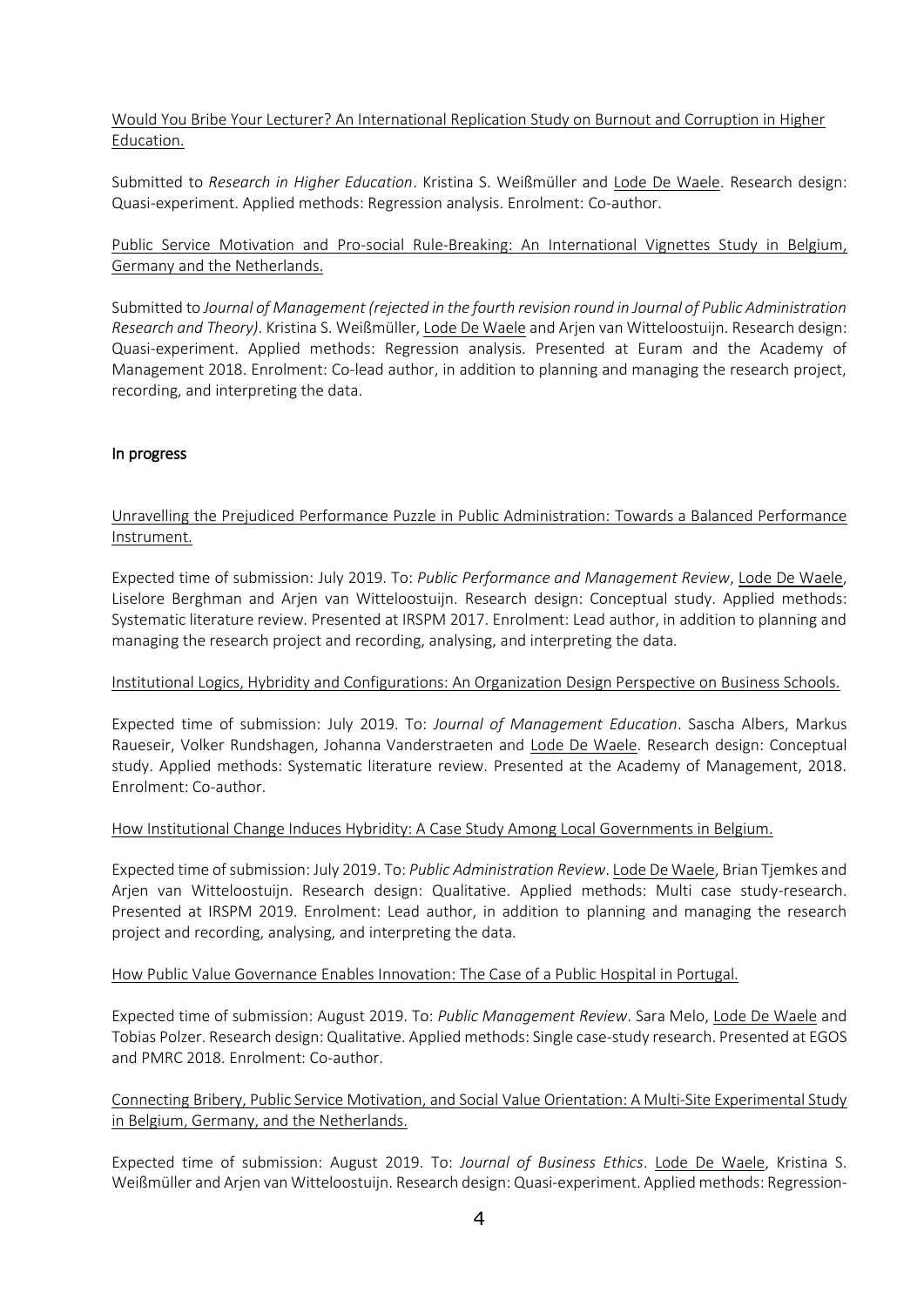analysis. Presented at IRSPM 2019. Enrolment: Lead author, in addition to planning and managing the research project.

# **TEACHING**

## Responsibilities as a lecturer

#### Co-teaching the course: 'International and European Environments'

This course focuses on the institutional frameworks of organizations such as the EU, WTO, World Bank, and the IMF, with about 450 undergraduate students enrolled. I organized two guest lecturers, prepared the course outline, taught the courses (10x2 hours), and evaluated the students based on MC-questions.

#### Teaching the course: 'Strategic Management in the Pharmaceutical Industry'

This course focuses on strategic management within the pharmaceutical sector, with about 50 postgraduate and doctoral students enrolled. Field trips are organized with the students, in which they visit pharmaceutical companies and, based on the field trips and lectures, they have to develop a strategic written report for a given pharmaceutical company, which they then have to defend orally.

#### Teaching the course: 'Management and Organization'

This course serves as an introduction towards the principles of management and organization theories, with about 35 undergraduate students from James Madison University (US) enrolled. I prepared the course outline, taught the courses (10x3 hours), and evaluated the students based on open questions and a paperassignment.

## Guest lecturer: 'Sino-European Trade Relations'

Each year, I am invited to give a guest lecture about Sino-European trade relations at the University of Rijeka (Croatia), with about 40 undergraduate students enrolled.

#### Research seminar

In October 2017, I was invited by Queens University (Belfast) to hold a research seminar about my PhD research.

#### Supervising theses

Each year, I supervise about eight master's theses, in addition to the supervision of five postgraduate students enrolled on the Master in Public Management program at the Antwerp Management School. Several of my students won prestigious prices for their theoretical and empirical contributions.

#### Responsibilities as an assistant

#### Management and Organization

Taught seminars for the students (about twenty hours), as well as preparing and correcting the exam together with the professor. The exam was composed by MC and open questions. About 650 undergraduate students were enrolled.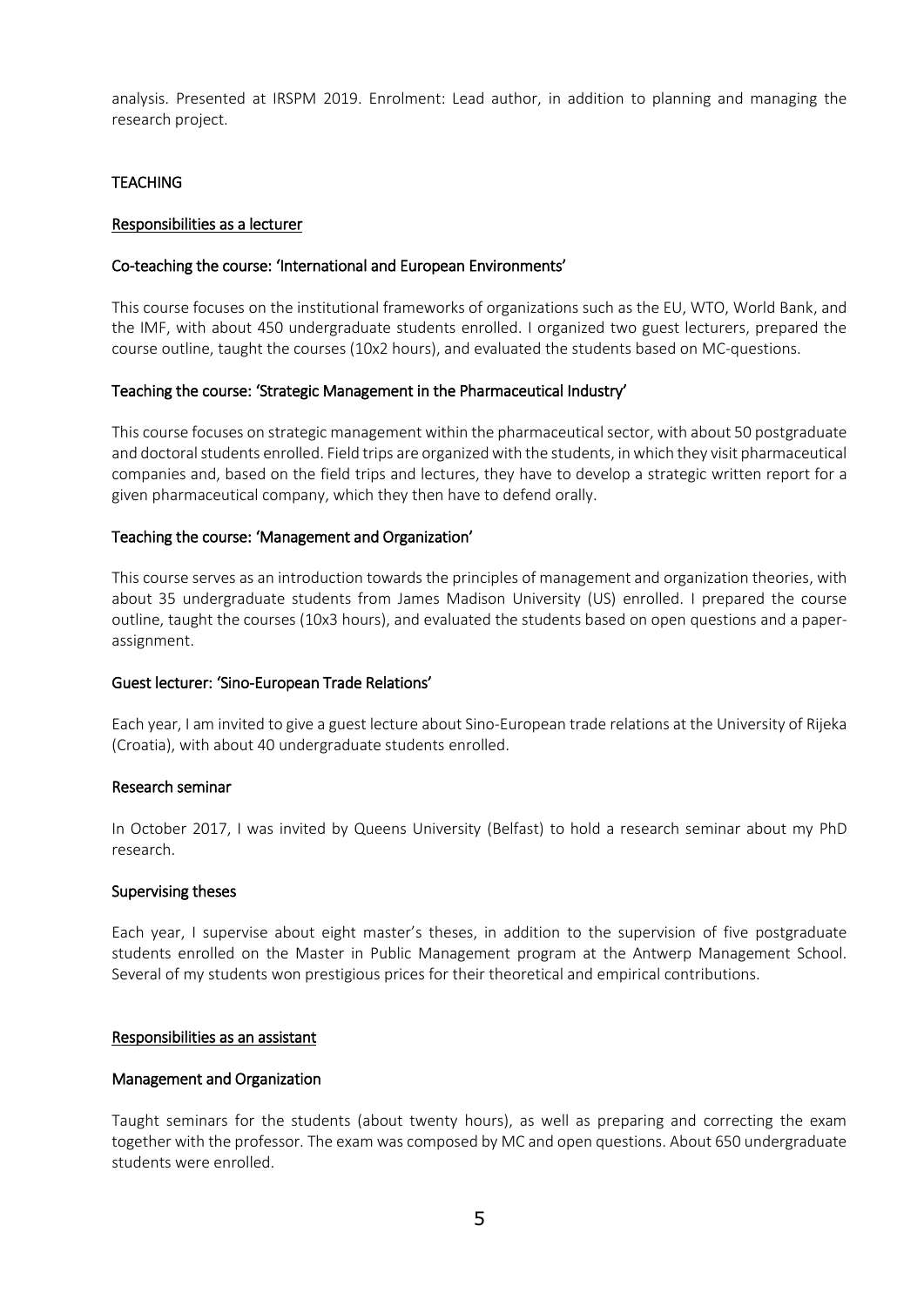## Institutions of International Business

Compiled a reader for the students. Prepared and corrected the exam and provided feedback to the students to prepare for the paper. About 50 graduate students were enrolled.

## Strategic Management

Taught seminars for the students (about six hours). About 150 graduate students were enrolled.

# ADMINISTRATION AND OTHER ATTESTATIONS

- Successfully obtained the attestation to become a teaching assistant
- Currently enrolled to obtain the attestation to become a lecturer
- Followed a doctoral course at the University of Maastricht (the Netherlands), specialized in quantitative research (MLA, SEM, PLS, time-series, network analysis)
- Followed a doctoral course, specialized in qualitative research, hosted by EIASM
- Received the attestation of academic writing
- Founded and chaired the pluralistic political umbrella organization Spectrum at the University

# CURRENT RESEARCH

My main research interests focus on (1) hybrid organizations, (2) performance management, (3) public service motivation, (4) pro-social rule-breaking, and (5) bribery.

Methods used are quantitative analyses (mostly regression analyses), case-study research, quasiexperimental research, or systematic literature reviews.

Recently, together with two other colleagues, I have developed a large replication study about pro-social rule-breaking and bribery, for which I created eight different vignettes. Participating countries are Austria (Lisa Schmidthuber and Denis Hilgers), Australia (Jeannette Taylor, Jenny Lewis, Catherine Althaus, and Janine O'Flynn), Belgium (Lode De Waele), China (Liang Ma), Germany (Kristina S. Weißmüller), Hong Kong (Richard Walker), Italy (Fabio Monteduro), Norway (Kristoffer Kolltveit), South Korea (King Sangmook and Shim Dong Chul), Spain (Guillem Ripoll Pascual), Switzerland (Adrian Ritz), Taiwan (Mei-Jen Hung and Mingfeng Kuo), the UK (Fabian Homberg) and the US (Robert Christensen). The project has been self-funded, the codebooks have been developed and translated in all the different languages, and the dataset has been currently collected. The outcomes of the project are estimated to result in at least five papers that will be submitted to JPART, PAR, JIBS, JBE, and AMJ.

## ACADEMIC AWARDS

Best Paper Award at the Euram Conference, 2018: The Paradox of Public Bureaucracies: Discriminatory Bureaucrats in Non-Discriminatory Bureaucracies.

## FUNDING

At present, a proposal for the corruption replication studies is being developed and will be submitted to the Belgian Fund for Scientific Research (FWO) in order to receive funding for three years of postdoctoral